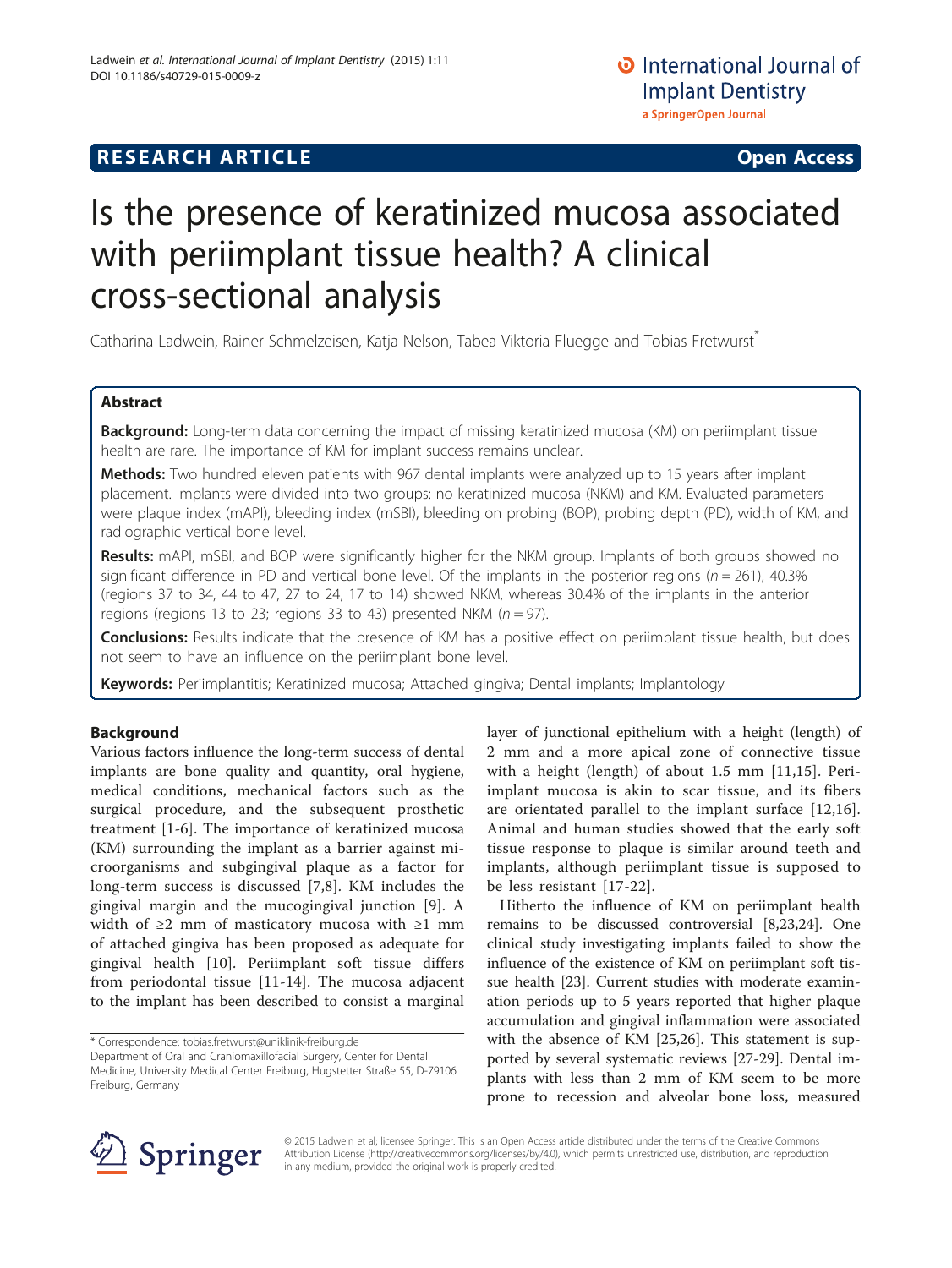between the crestal bone level and a reference point on the implant surface [\[26,30](#page-4-0)]. To determine the clinical periimplant status, defined parameters are available: implant mobility, radiographic bone level, probing depth (PD), plaque and gingival indices, bleeding on probing (BOP), and width of the KM [[7,](#page-3-0)[30](#page-4-0)].

The aim of the present study was to evaluate the relationship between the existence of KM and periimplant health regarding a larger collective in the long-term.

#### Methods

This clinical cross-sectional study was conceived in accordance with the Helsinki Declaration of 1964, as revised in 2013. The study has been approved by the local ethical committee (University Medical Center Freiburg, no. 326\_09).

#### Population

Between February 1995 and December 2005, patients of the Clinic of Oral and Maxillofacial Surgery (Freiburg, Germany) who received endosseous dental implants (Tissue Level Standard Plus/Standard) of the Straumann-Dental Implant System (Straumann AG, Basel, Switzerland) were included in this monocentric clinical study. With the database PROMetheus Version III (KRZ, University medical center Freiburg), 620 patients with 2,667 dental implants were identified. Only those patients were evaluated who were available for follow-up investigation in 2009 to 2010. An evaluation of the incidence and reason for 'lost of follow-up' were not performed.

#### Exclusion criteria

Exclusion criteria were diabetes, diseases of bone metabolism like osteoporosis, plasmozytoma, and osseous metastases, further malignant diseases in the head and neck region, bisphosphonat-, chemo-, or radiotherapy in the anamnesis, immunosuppressive diseases/therapies, pregnancy, and patient's age <18 years.

#### Clinical parameters and measurements

Patients and implant-related parameters including gender, age at implant insertion, time of implant insertion, region of insertion, implant length, and implant diameter were assessed. The clinical examination was performed three times, with independent time points by a single examiner. Please refer to Tables 1, 2, and [3](#page-2-0) for the description of the evaluated parameters.

Measurements were performed manually using a plastic periodontal probe (Plast-o-Probe®, Dentsply, York, PA, USA). All clinically measured distances were rounded to the nearest millimeter. Panoramic radiographs were used to assess the radiographic vertical bone level [[31,32\]](#page-4-0). To account for dimensional distortions, the length of each implant was measured and

#### Table 1 Evaluated implant parameters

| Clinical                                                                                                           | Radiological                                      |
|--------------------------------------------------------------------------------------------------------------------|---------------------------------------------------|
| mAPI [41] (see Table 2)                                                                                            | Radiographic bone level<br>(vertical bone defect) |
| mSBI [41] (see Table 3)                                                                                            |                                                   |
| PD in millimeters at four sites of the<br>implant [42]                                                             |                                                   |
| Presence or absence of BOP                                                                                         |                                                   |
| Width of the KM in millimeters at the<br>mid-facial aspects of the implants<br>marked with iodide solution [10,42] |                                                   |
| Implant mobility for single-tooth<br>restorations [43]                                                             |                                                   |

correlated to the actual implant length. The vertical distance of the rough/smooth border of the implant to the first implant-bone contact was measured at the mesial and distal of each implant to define vertical bone level. The smooth-rough border is located either 2.8 mm (Tissue Level Standard) or 1.8 mm (Tissue Level Standard Plus) from the implant shoulder; this was regarded when radiologic measurements were performed. All examinations were performed on digital radiographs with a virtual measurement tool (SIDEXIS neXt Generation 2.4<sup>©</sup>, Sirona Dental Systems GmbH, Bensheim, Germany). Standardized radiographic examinations (orthopantomograms) were performed immediately after implant placement, before implant uncovery, in the first year every 6 months, and thereafter annually. The radiological analysis was performed by a single examiner (CL).

Case definition (Healthy, Mucositis, Periimplantitis) was performed according to the criteria of the seventh and eighth Workshop of the European Federation of Periodontology: 'In absence of previous radiographic records, a threshold vertical distance of 2 mm from the expected marginal bone level following remodeling postimplant placement is recommended, provided periimplant inflammation is evident' [[33\]](#page-4-0). If several implants were placed in a single patient, these were considered as individual implants, independent of each other.

#### Statistical analysis

Implants were divided into two groups: no keratinized mucosa (NKM) = 0 mm of keratinized mucosa and

Table 2 Assessment of plaque accumulation by the mAPI

|         | Assessment of plaque accumulation                                                         |  |  |  |
|---------|-------------------------------------------------------------------------------------------|--|--|--|
| Score 0 | No detection of plaque                                                                    |  |  |  |
| Score 1 | Plaque recognized by running a probe across the<br>smooth marginal surface of the implant |  |  |  |
| Score 2 | Plaque can be seen by the naked eye                                                       |  |  |  |
| Score 3 | Abundance of soft matter                                                                  |  |  |  |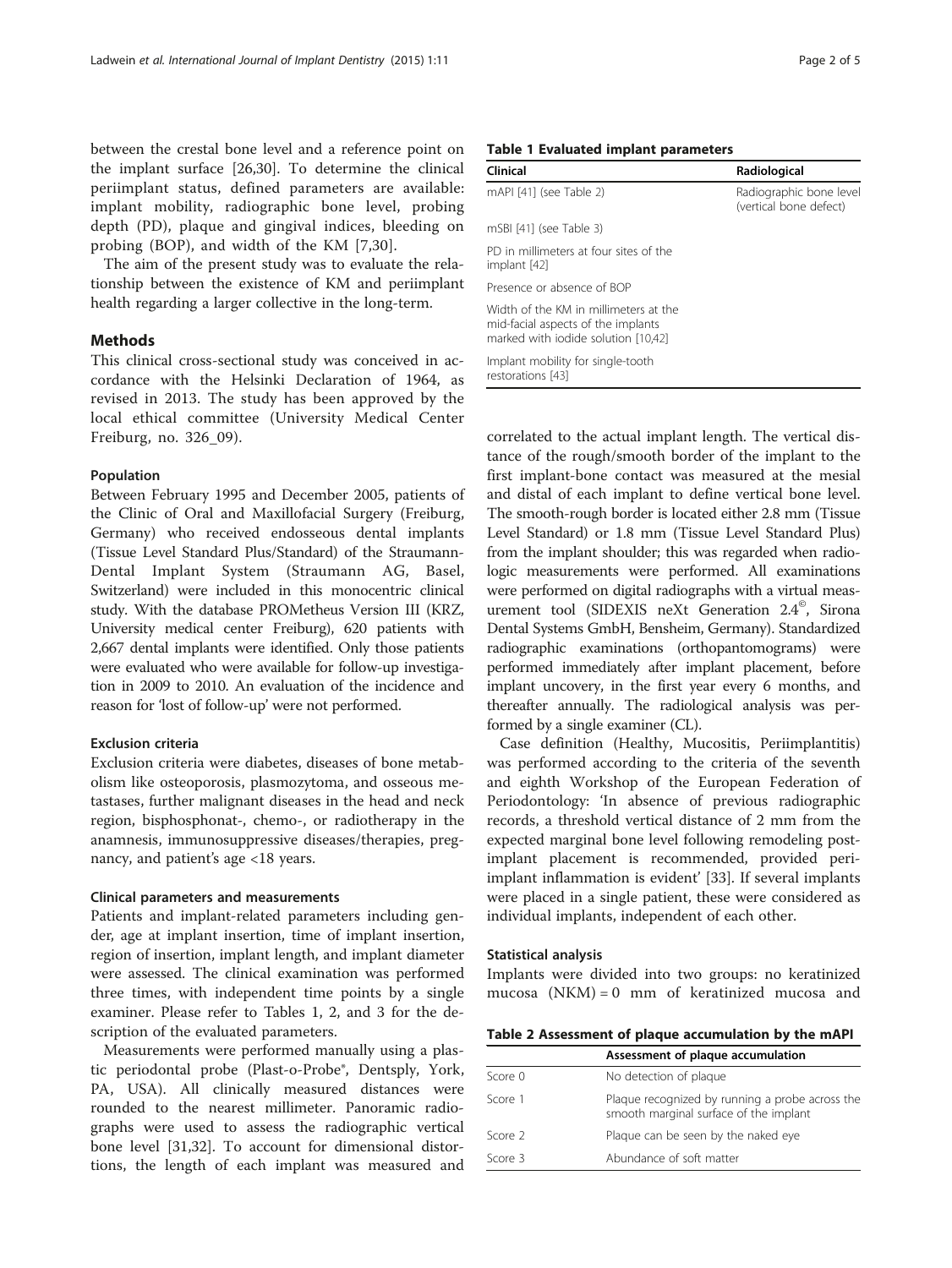<span id="page-2-0"></span>Table 3 Assessment of bleeding tendency by the mSBI

|         | Assessment of bleeding tendency                                                                     |
|---------|-----------------------------------------------------------------------------------------------------|
| Score 0 | No bleeding when a periodontal probe is passed along<br>the gingival margin adjacent to the implant |
| Score 1 | Isolated bleeding spots visible                                                                     |
| Score 2 | Blood forms a confluent red line on margin                                                          |
| Score 3 | Heavy or profuse bleeding                                                                           |

KM > 0 mm of keratinized mucosa. All quantitative parameters are shown as mean ± standard deviation. Statistical analyses were performed with Mann-Whitney U test and the chi-squared test using the software program SPSS 18.0 (PASW® Statistics, SPSS Inc., IBM Company, Chicago, IL, USA). A  $p$  value < 0.05 was considered significant.

#### Results

Two hundred eleven patients  $(97 = \text{male}, 114 = \text{female})$ with 967 dental implants were available for follow-up examination. The mean observation period was 7.78 years  $\pm$  1.92 (4 to 15 years); the mean age at implant insertion was  $54.63$  years  $\pm$  13.58 (maximum 78 years).

Two hundred seventy-five implants were placed in the posterior regions of the lower jaw (34 to 37, 44 to 47), and 143 implants were placed in the anterior region of the lower jaw (33 to 43). In the maxilla, 373 implants were placed in the posterior regions (14 to 17, 24 to 27) and 176 implants were inserted in regions 13 to 23. Three hundred fifty-eight implants (37.02 %) did show NKM and 609 implants (62.98 %) showed KM. Of the implants in the posterior regions,  $40.3\%$  ( $n = 261$ ) did not present KM, whereas 59.7% ( $n = 387$ ) of posterior implants had KM (see Table 4). In the anterior regions, 30.4% ( $n = 97$ ) of the implants were classified NKM and 59.7% ( $n = 222$ ) were classified KM.

The mean width of KM was  $1.87 \pm 1.82$  mm. Considering plaque index (mAPI), bleeding index (mSBI), and BOP implants with NKM showed significantly more plaque accumulation and bleeding than implants with KM (see Table 5). PD and vertical bone defect were not significantly different between both groups (PD mesial

Table 4 Distribution of presence of keratinized/nonkeratinized gingiva with regard to the region

| werdenneed gingtva wien regard to ene region |                        |                     |                       |  |  |  |  |
|----------------------------------------------|------------------------|---------------------|-----------------------|--|--|--|--|
| Region                                       | Number of implants NKM |                     | КM                    |  |  |  |  |
|                                              |                        | n(%)                | n(%)                  |  |  |  |  |
| Posterior region maxilla                     | 373                    |                     | 134 (13.9) 239 (24.7) |  |  |  |  |
| Anterior region maxilla                      | 176                    | 54 (5.6)            | 122 (12.6)            |  |  |  |  |
| Posterior region mandible 275                |                        | 127 (13.1) 148 (15) |                       |  |  |  |  |
| Anterior region mandible                     | - 143                  | 43 (4.5)            | 100(10.3)             |  |  |  |  |

Table 5 Results for mAPI, mSBI, and BOP for implants with either keratinized mucosa or no keratinized mucosa

|             |                    | <b>NKM (%)</b> | KM (%) | p value |
|-------------|--------------------|----------------|--------|---------|
| <b>mAPI</b> | Score 0            | 24.3           | 32.8   | < 0.05  |
|             | Score 1            | 19.0           | 36.1   |         |
|             | Score 2            | 23.9           | 18.1   |         |
|             | Score 3            | 32.7           | 12.9   |         |
| mSBI        | Score <sub>0</sub> | 32.9           | 46.3   | < 0.05  |
|             | Score 1            | 20.8           | 28.4   |         |
|             | Score 2            | 31.1           | 18.5   |         |
|             | Score 3            | 15.2           | 6.8    |         |
| <b>BOP</b>  | Distal             | 46.1           | 35.9   | < 0.05  |
|             | Buccal             | 43.7           | 32.1   | < 0.05  |
|             | Mesial             | 57.7           | 50.6   | 0.55    |

 $3.78 \pm 1.57$  mm (NKM) vs.  $3.61 \pm 1.48$  mm (KM),  $p = 0.28$ ) (see Table 6).

#### **Discussion**

Multiple investigators discussed the necessity of KM around dental implants [\[28](#page-4-0)]. But still, there is a lack of evidence whether KM has an impact on periimplant tissue health and periimplant bone level, respectively [[27,29\]](#page-4-0). The main reason for this limitation is the heterogeneity in study designs and data extraction; consecutively, there is a lack of a synoptic statistical analysis [[34\]](#page-4-0). The present study examined the aforementioned issue in a large collective in the long-term. According to a recent review comparing 19 relevant publications out of 217 articles, only 1 study has a comparable, slightly larger, collective with a similar observation period (>10 years) [\[34,35](#page-4-0)]. Roos-Jansaker et al. demonstrated with a univariate and multivariate analyses that the presence of KM is associated with a mucositis [\[35](#page-4-0)].

The influence of KM on oral plaque accumulation and hygiene measures is discussed controversially in literature. In the present study, patients with NKM show significantly more plaque accumulation than patients with

|  |  |                       |  | Table 6 PD and bone level for implants regarding the |  |
|--|--|-----------------------|--|------------------------------------------------------|--|
|  |  | soft tissue condition |  |                                                      |  |

|                             | <b>NKM</b>  | KM          |         |
|-----------------------------|-------------|-------------|---------|
|                             | Mean SD     | Mean SD     | p value |
|                             | (mm)        | (mm)        |         |
| PD distal                   | $3.3 + 1.4$ | $3.5 + 1.5$ | 0.21    |
| PD buccal                   | $2.9 + 1.3$ | $7.9 + 1.3$ | 0.81    |
| PD mesial                   | $3.8 + 1.6$ | $3.6 + 1.5$ | 0.28    |
| Vertical bone defect distal | $0.8 + 1.4$ | $0.7 + 1.2$ | 0.70    |
| Vertical bone defect mesial | $0.9 + 1.2$ | $0.8 + 1.3$ | 0.31    |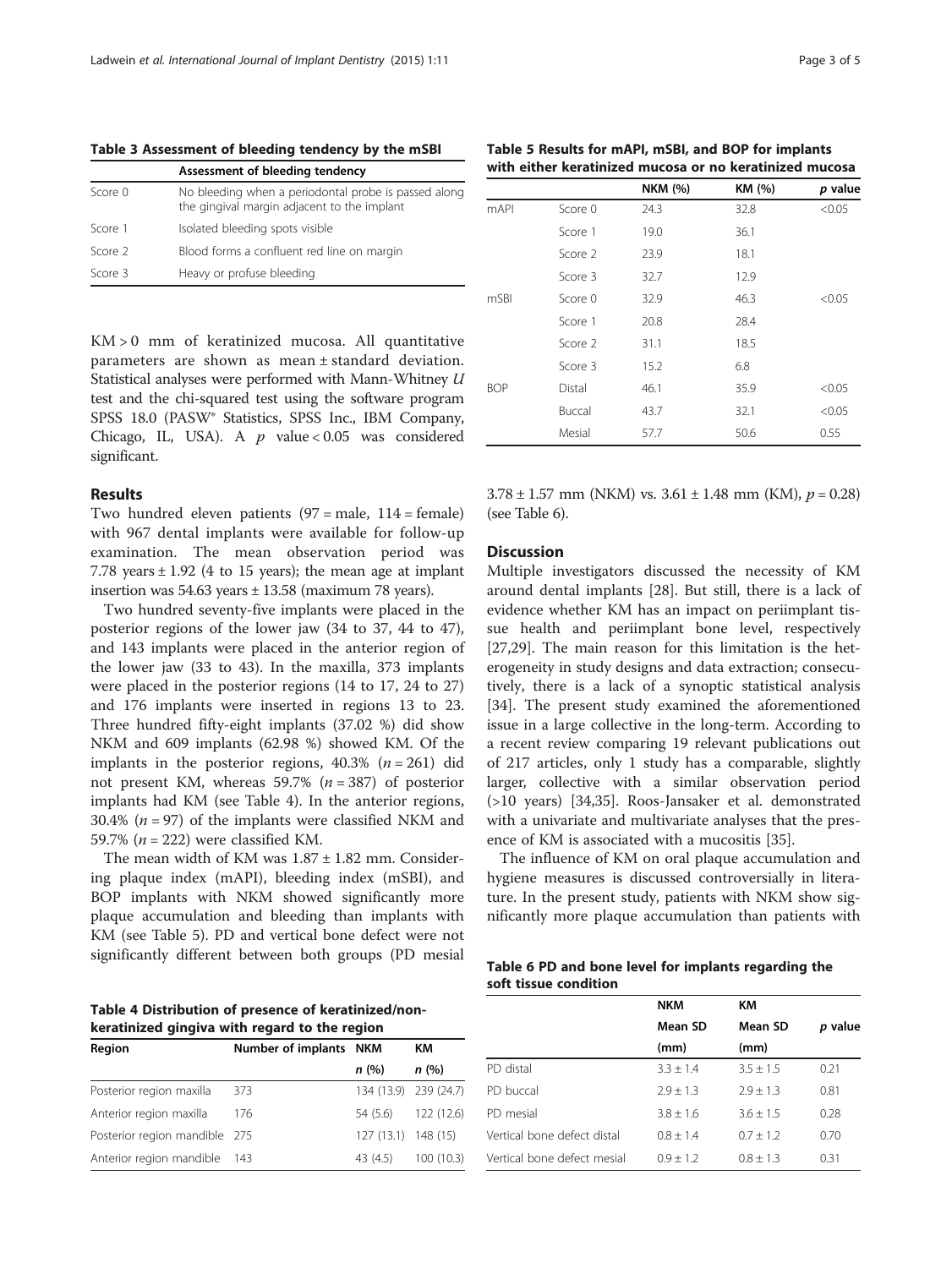<span id="page-3-0"></span>KM. Human studies with substantially smaller cohorts confirm these results and reported even higher plaque scores at implant sites in the absence of KM [7,[25,26,30,36,37\]](#page-4-0) On the other hand, several longitudinal studies revealed no significant association between higher plaque scores and KM level [11,[23,38,39\]](#page-4-0).

A similar ambivalence exists for the bleeding after probing parameter in literature [[34\]](#page-4-0). The present study shows significantly higher values of BOP and mSBI in the absence of KM. KM is supposed to be a physical barrier, and the absence of it seems to provide easier apical migration of inflammation [[28,30\]](#page-4-0). KM has been assumed to prevent mechanical damage evoked by toothbrushing and/or masticatory forces [\[20,39](#page-4-0)].

In this study, only one implant type (Straumann, Tissue Level) with a polished neck was examined. Therefore, the acquired data may not represent different implant designs and emergence profiles. Some authors established studies with a range of different implant surfaces like sandblasted with large grit and acid-etched surfaces or anodized surfaces. Other authors give no description of the implant surface conditions [7,[39](#page-4-0)]. The implant type and material may influence the periimplant parameters especially the bone level. It is discussed whether machined surfaces are more favorable for periimplant soft tissue parameters [\[40](#page-4-0)]. But different implant surface conditions may alter the effect on KM [\[28,40](#page-4-0)]. To identify influencing factors like implant surface or occlusal overload, longitudinal prospective studies with a standardized protocol are needed.

In the present study, the mean width of KM was  $1.87 \pm 1.82$  mm. Thus, our results suggest that even smaller amounts of KM may be sufficient for periimplant health, in contrast to the values claimed by other authors [7,10]. According to our state of knowledge, no data exist on the amount of KM remaining after the removal of a tooth with consideration of the anatomical region. Our data reveal no difference in the amount of KM in certain anatomical regions of the maxilla and mandible.

There was no significant difference in PD and vertical bone defect between both groups. A 4-year prospective longitudinal study confirms these results and showed no significant difference in the proximal periimplant bone level between implants with KM or NKM, respectively [[36](#page-4-0)]. Cross-sectional studies reported an impact of missing KM on the mean loss of alveolar bone around implants [[30,39\]](#page-4-0). Large, randomized, and long-term multicenter studies with regard to the different implant surfaces and materials are necessary to investigate further association between the existence of KM and periimplant bone level.

#### Conclusions

The present findings indicate a correlation between periimplant soft tissue health and the presence of KM. Dental implants lacking KM showed significantly more plaque accumulation and BOP than implants with a zone of KM. The presence of KM did not have a significant influence on the vertical periimplant bone level.

#### Competing interests

The study was supported by a research grant of the ITI foundation (ITI Research Grant No. 704\_2010). Catharina Ladwein, Rainer Schmelzeisen, Katja Nelson, Tabea Viktoria Fluegge, and Tobias Fretwurst declare that they have no competing interests.

#### Authors' contributions

CL, KN, and TF conceived the study. CL, TVF, and TF participated in the design of the study and performed the statistical analysis. CL, RS, KN, TVF, and TF drafted the manuscript. All authors read and approved the final manuscript.

#### Acknowledgements

The authors gratefully acknowledge Lioudmila Bogatyreva of the Institute for Medical Biometry and Medical Informatics of Albert-Ludwigs-University of Freiburg for her assistance with statistics.

#### Received: 23 December 2014 Accepted: 2 March 2015 Published online: 29 April 2015

#### References

- Belibasakis GN. Microbiological and immuno-pathological aspects of peri-implant diseases. Arch Oral Biol. 2014;59(1):66–72.
- 2. Cappiello M, Luongo R, Di Iorio D, Bugea C, Cocchetto R, Celletti R. Evaluation of peri-implant bone loss around platform-switched implants. Int J Periodontics Restorative Dent. 2008;28(4):347–55.
- 3. Cehreli M, Sahin S, Akça K. Role of mechanical environment and implant design on bone tissue differentiation: current knowledge and future contexts. J Dent. 2004;32(2):123–32.
- 4. Karthik K, Sivakumar S, Thangaswamy V. Evaluation of implant success: a review of past and present concepts. J Pharm Bioallied Sci. 2013;5 Suppl 1:117–9.
- 5. Peñarrocha-Diago MA, Flichy-Fernández AJ, Alonso-González R, Peñarrocha-Oltra D, Balaguer-Martínez J, Peñarrocha-Diago M. Influence of implant neck design and implant-abutment connection type on peri-implant health. Radiological study. Clin Oral Implants Res. 2013;24(11):1192–200.
- 6. Steigenga JT, Al-Shammari KF, Nociti FH, Misch CE, Wang HL. Dental implant design and its relationship to long-term implant success. Implant Dent. 2003;12(4):306–17.
- 7. Adibrad M, Shahabuei M, Sahabi M. Significance of the width of keratinized mucosa on the health status of the supporting tissue around implants supporting overdentures. J Oral Implantol. 2009;35(5):232–7.
- 8. Wennström JL, Bengazi F, Lekholm U. The influence of the masticatory mucosa on the peri-implant soft tissue condition. Clin Oral Implants Res. 1994;5(1):1–8.
- 9. Orban B. Clinical and histologic study of the surface characteristics of the gingiva. Oral Surg Oral Med Oral Pathol. 1948;1(9):827–41.
- 10. Lang NP, Löe H. The relationship between the width of keratinized gingiva and gingival health. J Periodontol. 1972;43(10):623–7.
- 11. Abrahamsson I, Berglundh T, Wennström J, Lindhe J. The peri-implant hard and soft tissues at different implant systems. A comparative study in the dog. Clin Oral Implants Res. 1996;7(3):212–9.
- 12. Berglundh T, Lindhe J, Ericsson I, Marinello CP, Liljenberg B, Thomsen P. The soft tissue barrier at implants and teeth. Clin Oral Implants Res. 1991;2(2):81–90.
- 13. Berglundh T, Lindhe J, Jonsson K, Ericsson I. The topography of the vascular systems in the periodontal and peri-implant tissues in the dog. J Clin Periodontol. 1994;21(3):189–93.
- 14. Ericsson I, Lindhe J. Probing depth at implants and teeth. An experimental study in the dog. J Clin Periodontol. 1993;20(9):623–7.
- 15. Berglundh T, Lindhe J. Dimension of the periimplant mucosa. Biological width revisited. J Clin Periodontol. 1996;23(10):971–3.
- 16. Buser D, Weber HP, Donath K, Fiorellini JP, Paquette DW, Williams RC. Soft tissue reactions to non-submerged unloaded titanium implants in beagle dogs. J Periodontol. 1992;63(3):225–35.